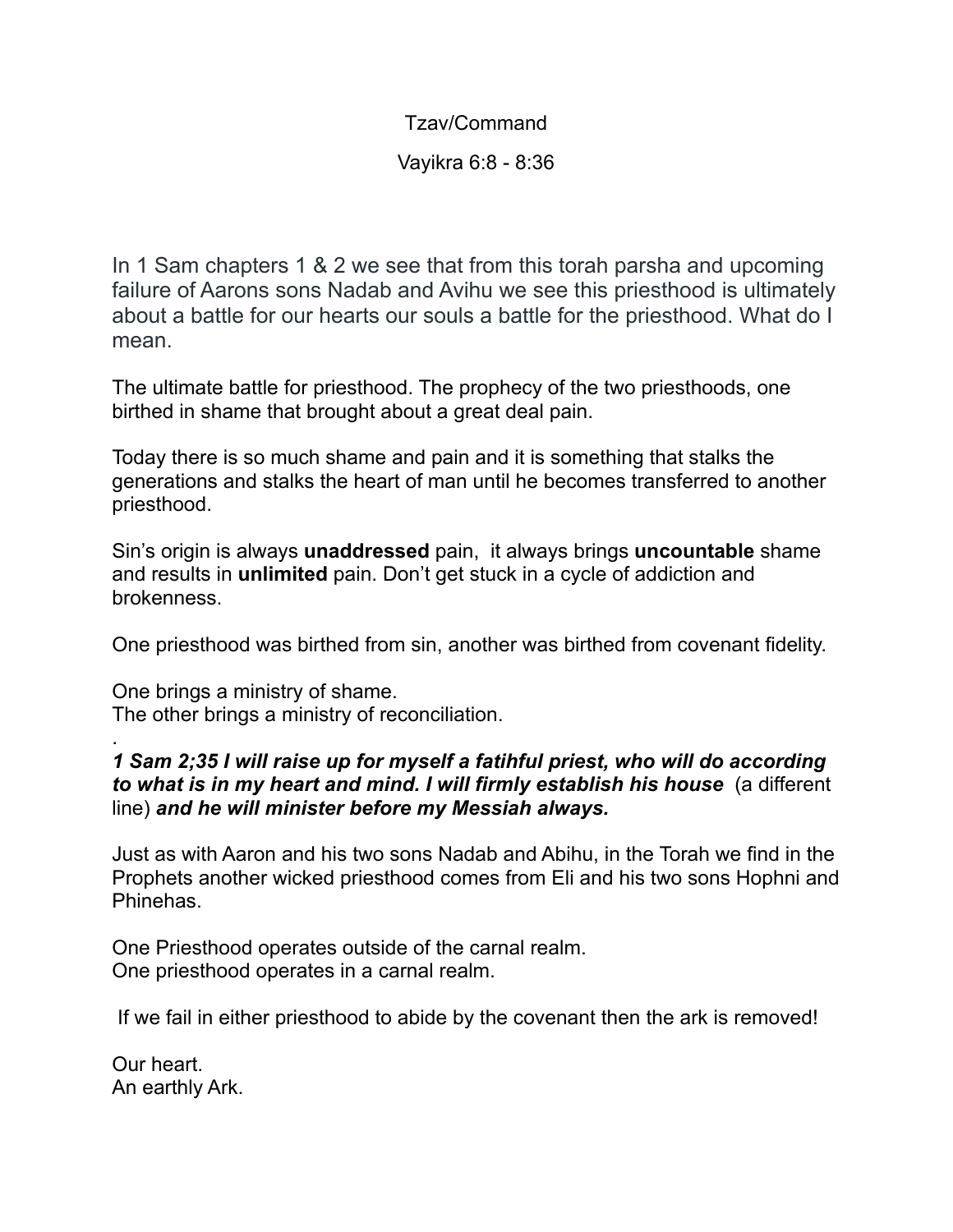Aarons sons and Eli's sons stood outside the Tabernacle and waited for the carnal pleasures of the flesh.

It's the flesh that wrecks the priesthood. Once the ark is removed the presence of the Living Elohim is no longer present.

We need to keep our faith and connection to יהוה ignited. And that happens by being committed to the ordination of the priesthood daily in our lives.

Phineaus's wife cried out in her death throws, *'the kavod of YHWH has departed*.'

YHWH"s house under a Levitical administration of Torah: Phineaus's wife proclaims YHWH's kavod left Shiloh.

Yehezkel proclaims YHWH's Kavod left the First Temple.

Yahusha and the writer of Hebrews proclaim the destruction of the Second Temple, in- fact the Second Temple didn't ever have an ark!

The greater priesthood takes you right into the heart of the Tabernacle to hear the very voice of YHWH. One Priesthood could not constrain it's wicked sons the second priesthood sets aside the first (Heb 7) and ushers in a new Spirit anointing but it must be tended to daily, it must crush the flesh and keep the heart malleable and supple toward יהוה and quick to address sin.

The lesser priesthood had its arm (right to rule) cut off.

But the greater priesthood is under the same charge and will suffer the same judgement if we do not slay sin.

Matt 5:30 And if thy right hand offend thee, cut it off, and cast *it* from thee: for it is profitable for thee that one of thy members should perish, and not *that* thy whole body should be cast into hell.

Meaning if you fall into sin and do not address it immediately you will lose your right to rule - it will be cut off.

The greater priesthood shall be elevated daily, do according to YHWH's heart, be a sure house and walk with Messiah forever (1 Sam 2:35).

If you are trying to keep Torah today under a Levitical administration then realize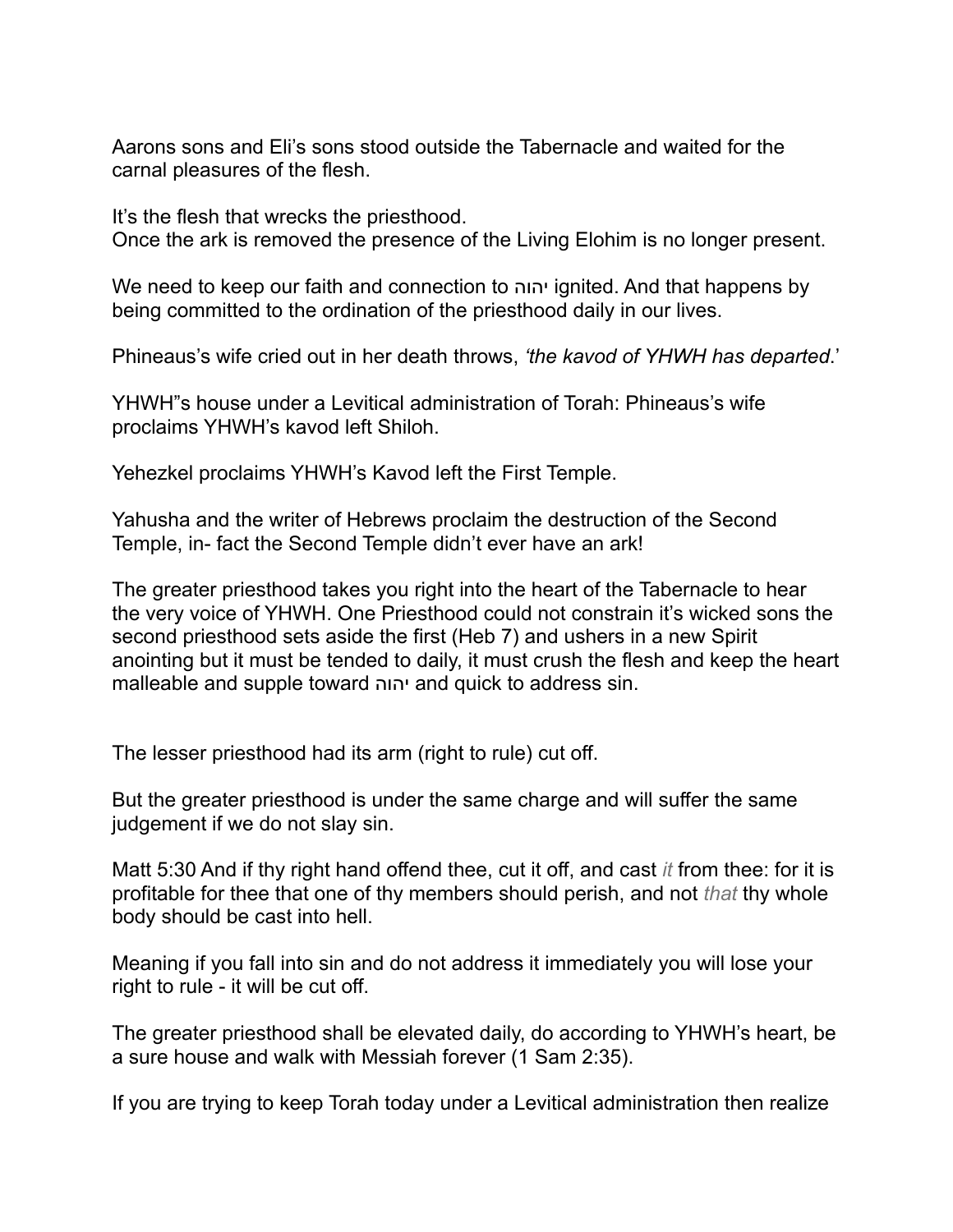you have no authority! In- fact the Scripture doesn't provide a Levitical option for you when you're in Yahusha!

Look at our service and approach to YHWH through prayer and sacrifice.

The law of the sin offering (Lev. 6:21…the metaphor) if we just touch Yahusha we shall be holy: and when there is sprinkling of His blood upon our fleshly garments we are holy.

## *Lev 6:27 But the earthen vessel wherein it is sodden shall be broken: and if it be sodden in a brasen pot, it shall be both scoured, and rinsed in water.*

The earthen wear vessel/and it's appearance in the Brit Chadasha: It represents the body of man, which was formed from the earth/dust.

Why do you think it had to be broken?

When the earthen vessel absorbs a prohibited substance it must be *broken,* likewise when you and I absorb a prohibited substance/sin it can only be atoned for when our hearts become *broken* through teshuvah.

**Ma'aseh Schlichim 9:15** *But the Master vuvh said to him (*Ananias the talmid in Damascus*), Arise and go: for he is a chosen vessel to Me, to bear My Name before the nations, and melechim, and the children of Yisrael:16 For I will show him how many great things he must suffer for My Name's sake.*

**Romiya 9:21** *O man, who are you that replies and talks back to vuvh? Shall the thing formed say to Him that formed it, Why have you made me this way 21 Does not the potter have power over the clay, from the same lump to make one vessel to honor, and another to dishonor?*

*22 What if vuvh, willing to show His wrath, and to make His power known, endured with much patience the vessels of wrath prepared for destruction.*

*23 And that He might make known the riches of His tifereth on the vessels of rachamim, that He had prepared beforehand for tifereth, 24 Even us, whom He has called, not of the Yahudim only, but also of the nations?*

## **1 Thess 4:4** *Each of you should know how to posses his own vessel in sanctification*

2 Cor 4:7 Speaks of us having treasure in earthen vessels, the power of YHWH given to us through the altar sacrifice of Moshiach.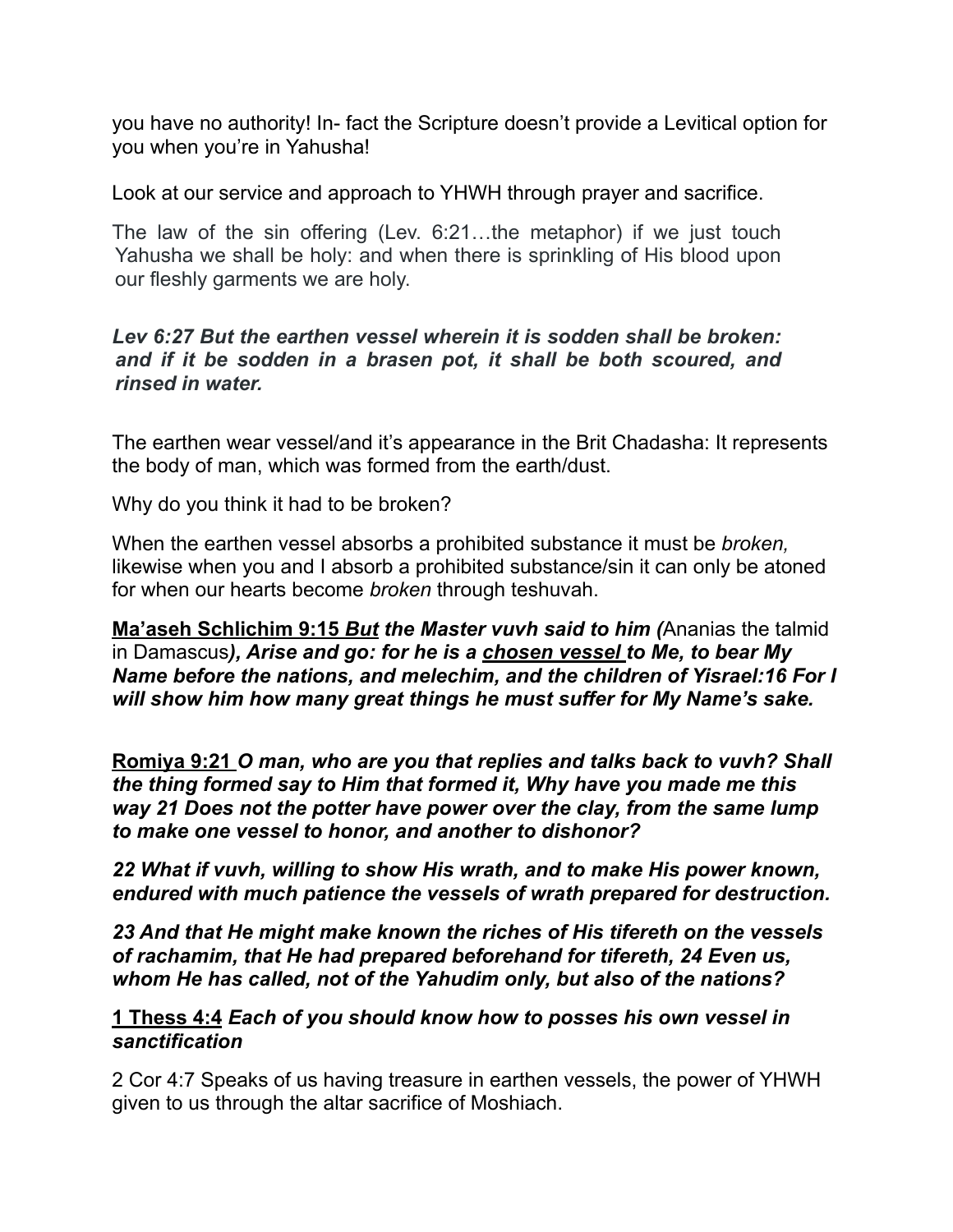We need to put in the boundary stones into our life, we need to set up customs in our homes. Customs practiced become law. Practice bible customs in your home daily at specific boundary stone times on the clock that are immovable and you will white wash the sin away by doing bible things daily, customs that will permeate and fire up your altar - heart for יהוה.

Our daily customs which become law would include the application using analogy and metaphor of :

- I. The **Tamid**/Continuous offering: 2 sheep put upon the altar continually as an Olah.
- II. The am offering, at the third hour/**Minchah.**
- III. The pm offering, at the ninth hour/**Maariv.**

Along with the Tamid offering they offered a Minchah and a **Libation of wine.** 

The altar speaks to the believers heart, so the requirement to have the fire burning continually on the altar demonstrates that our hearts should be kept continually aflame, through prayer and petitions, custom and tradition which becomes the family LAW.

It puts traction on the ground. You have to put the horsepower to the ground to get the race car going its called pound feet of torque.

Custom becomes Law. Put your power down to the paths of righteousness.

**Tehillim 55:16** *As for me, I will call upon Eloheim, and YHWH will save me. Evening and morning and at noon I will pray, and cry aloud, And He shall hear my voice.*

*Ma'aseh Schlichim 3:1(***A lame man healed***) Now Kepha and Yochannon went up together to the Beit Ha Mikdesh at the hour of prayer, the Maariv, the ninth hour.* 

**Tehillim 141:2** *Let my prayer be set before you as incense, The lifting up of my hands as the evening sacrifice.*

**Yeshayahu 56:7** *The sons of the ger, that join themselves to vuvh, to serve Him, and to love the Name of vuvh, to be His avadim, every person that guards the Shabbat from polluting it, and takes hold of My brit; 7 Even them will I bring to My kadosh mountain, and make them full of simcha in My Beit-Tefillah: their burnt*

*offerings and their sacrifices shall be accepted upon My altar; for My Bayit shall be called a Beit-Tefillah for all the nations.*